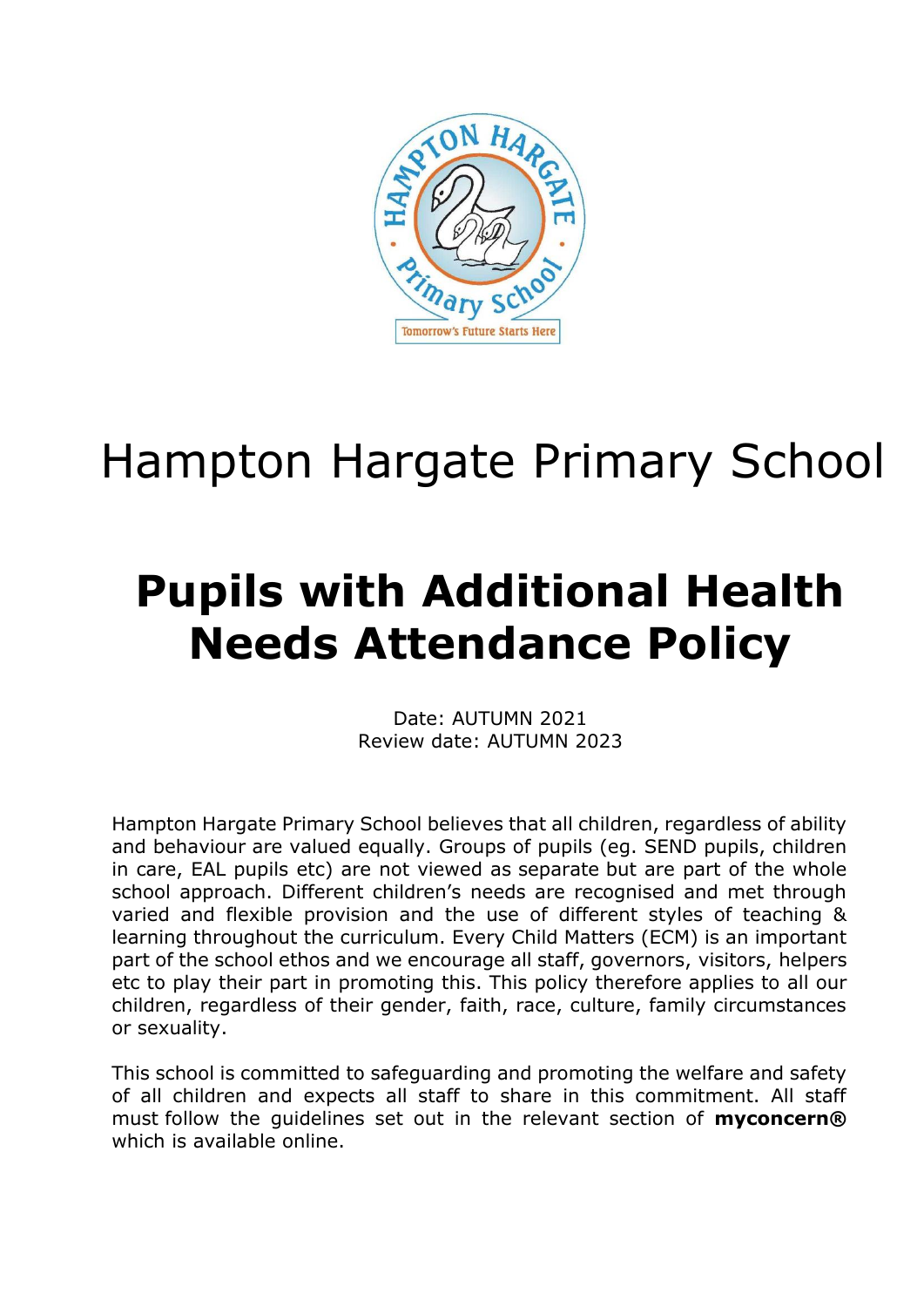#### **Statement of intent**

Hampton Hargate Primary School aims to support the LA and ensure that all pupils who are unable to attend school due to medical needs, and who would not receive suitable education without such provision, continue to have access to as much education as their medical condition allows, to enable them to reach their full potential.

Due to the nature of their health needs, some pupils may be admitted to hospital or placed in alternative forms of education provision. We recognise that, whenever possible, pupils should receive their education within their school and the aim of the provision will be to reintegrate pupils back into school as soon as they are well enough.

We understand that we have a continuing role in a pupil's education whilst they are not attending the school and will work with the LA, healthcare partners and families to ensure that all pupils with medical needs receive the right level of support to enable them to maintain links with their education.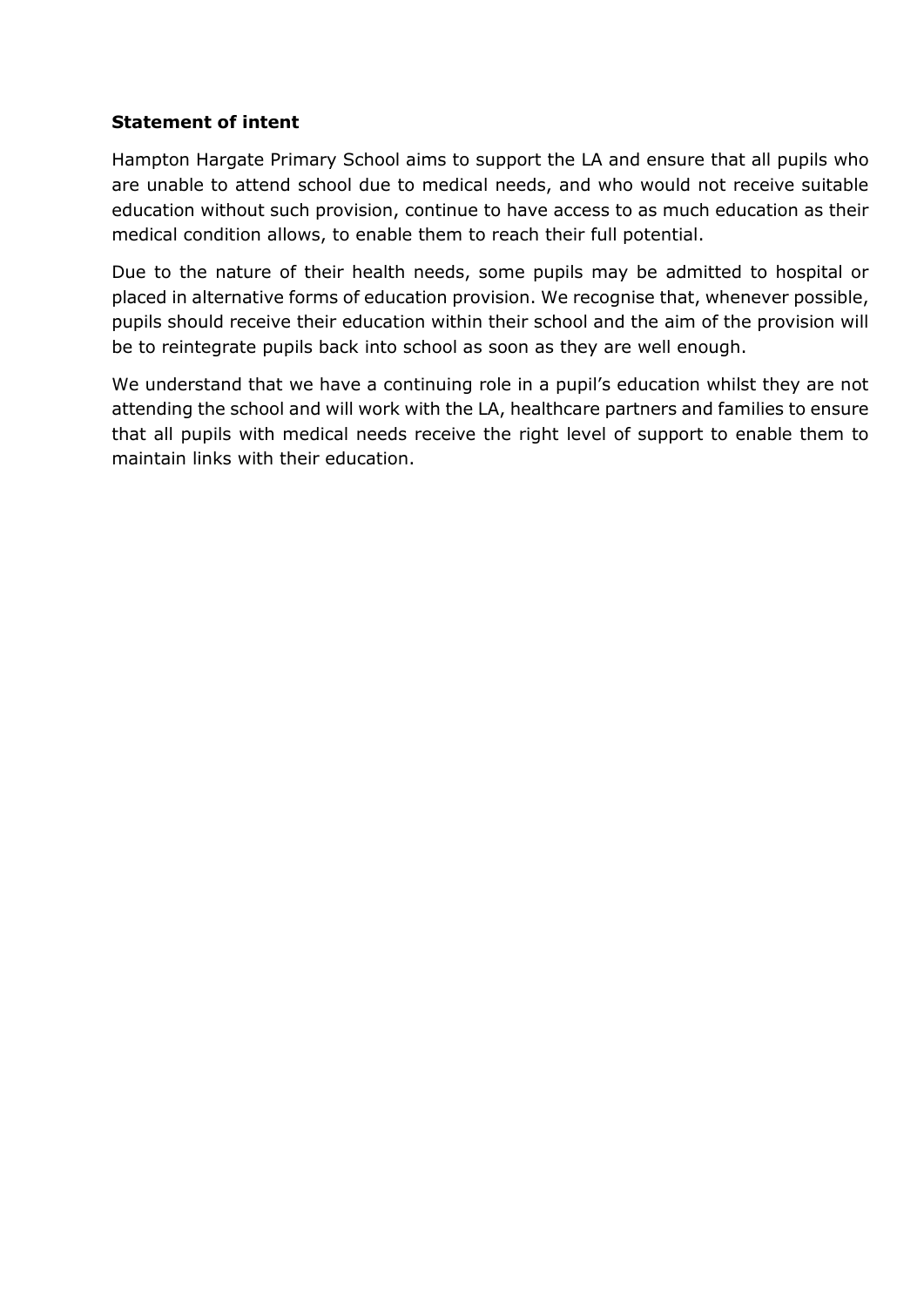## **1. Legal framework**

This policy has due regard to all relevant legislation and statutory guidance including, but not limited to, the following:

- Education Act 1996
- Equality Act 2010
- The UK GDPR
- Data Protection Act 2018
- DfE (2013) 'Ensuring a good education for children who cannot attend school because of health needs'
- DfE (2015) 'Supporting pupils at school with medical conditions'

This policy operates in conjunction with the following school policies:

- Alternative Provision Policy
- Attendance and Absence Policy
- Child Protection and Safeguarding Policy
- Children Missing Education Policy
- Pupil Confidentiality Policy
- Data Protection Policy
- Records Management Policy
- Special Educational Needs and Disabilities (SEND) Policy
- Supporting Pupils with Medical Conditions Policy

## **2. Local Authority (LA) Duties**

The LA must arrange suitable full-time education for children of compulsory school age who, because of illness, would not receive suitable education without such provision. The school has a duty to support the LA in doing so.

The LA should:

- Provide such education as soon as it is clear that a pupil will be away from school for 15 days or more, whether consecutively or cumulatively. They should liaise with the appropriate medical professionals to ensure minimal delay in arranging appropriate provision for the pupil.
- Ensure the education pupils receive is of good quality, allows them to take appropriate qualifications, prevents them from falling behind their peers in school, and allows them to reintegrate successfully back into school as soon as possible.
- Address the needs of individual pupils in arranging provision.
- Have a named officer responsible for the education of pupils with additional health needs and ensure parents know who this is.
- Have a written, publicly accessible policy statement on their arrangements to comply with their legal duty towards children with additional health needs.
- Review the provision offered regularly to ensure that it continues to be appropriate for each pupil and that it provides suitable education.
- Give clear policies on the provision of education for children and young people under and over compulsory school age.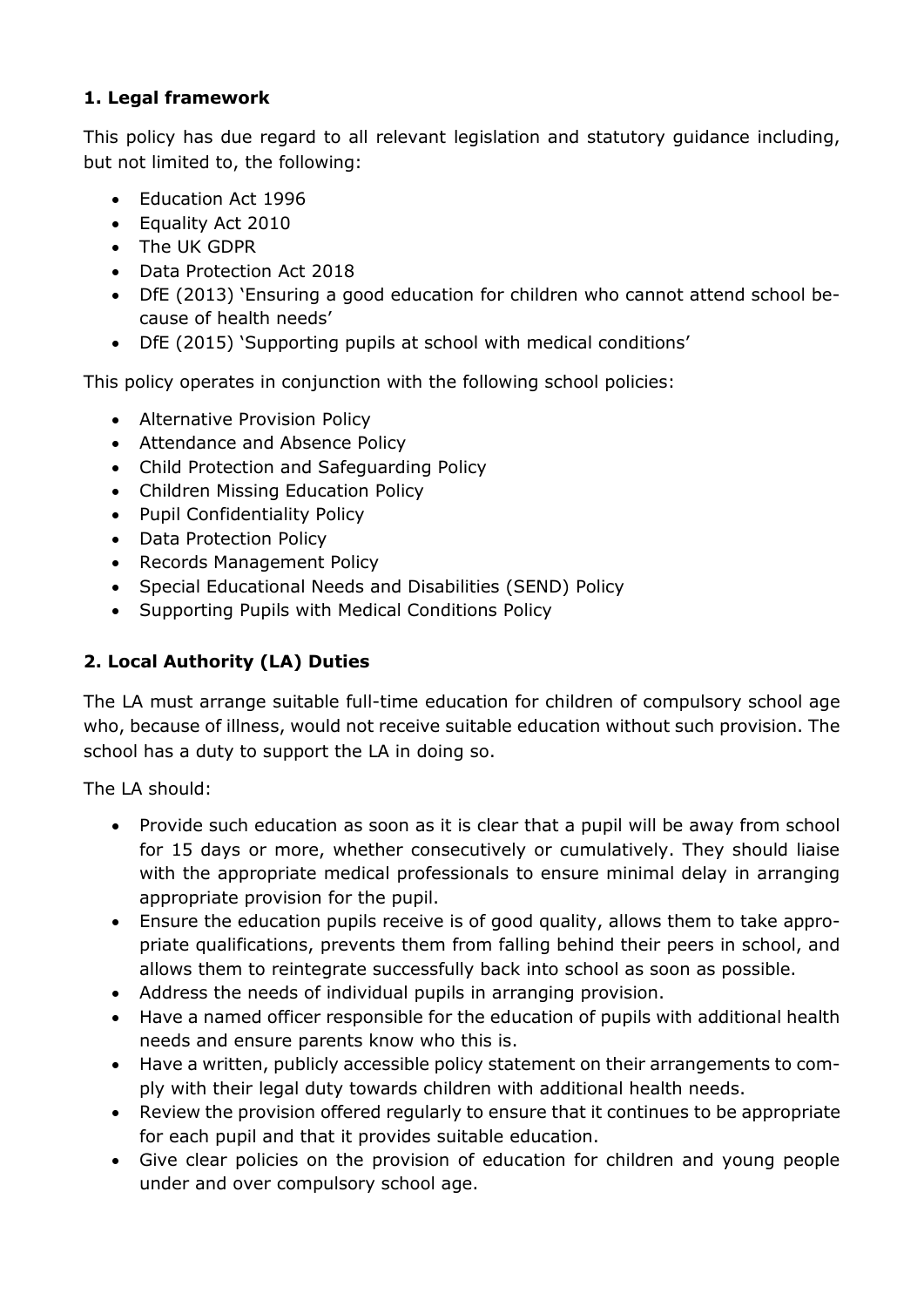The LA should not:

- Have processes or policies in place which prevent a child from getting the right type of provision and a good education.
- Withhold or reduce the provision, or type of provision, for a child because of how much it will cost.
- Have policies based upon the percentage of time a pupil is able to attend school rather than whether the pupil is receiving a suitable education during that attendance.
- Have lists of health conditions which dictate whether or not they will arrange education for children or inflexible policies which result in children going without suitable full-time education (or as much education as their health condition allows them to participate in).

## **3. Definitions**

Children who are unable to attend school as a result of their medical needs may include those with:

- Physical health issues.
- Physical injuries.
- Mental health problems, including anxiety issues.
- Emotional difficulties or school refusal.
- Progressive conditions.
- Terminal illnesses.
- Chronic illnesses.

Children who are unable to attend mainstream education for health reasons may attend any of the following:

- **Hospital school**: a special school within a hospital setting where education is provided to give continuity whilst the child is receiving treatment.
- **Home tuition**: many LAs have home tuition services that act as a communication channel between schools and pupils on occasions where pupils are too ill to attend school and are receiving specialist medical treatment.
- **Medical PRUs**: these are LA establishments that provide education for children unable to attend their registered school due to their medical needs.

## **4. Roles and responsibilities**

The governing board is responsible for:

- Ensuring arrangements for pupils who cannot attend school as a result of their medical needs are in place and are effectively implemented.
- Ensuring the **termly** review of the arrangements made for pupils who cannot attend school due to their medical needs.
- Ensuring the roles and responsibilities of those involved in the arrangements to support the needs of pupils are clear and understood by all.
- Ensuring robust systems are in place for dealing with health emergencies and critical incidents, for both on- and off-site activities.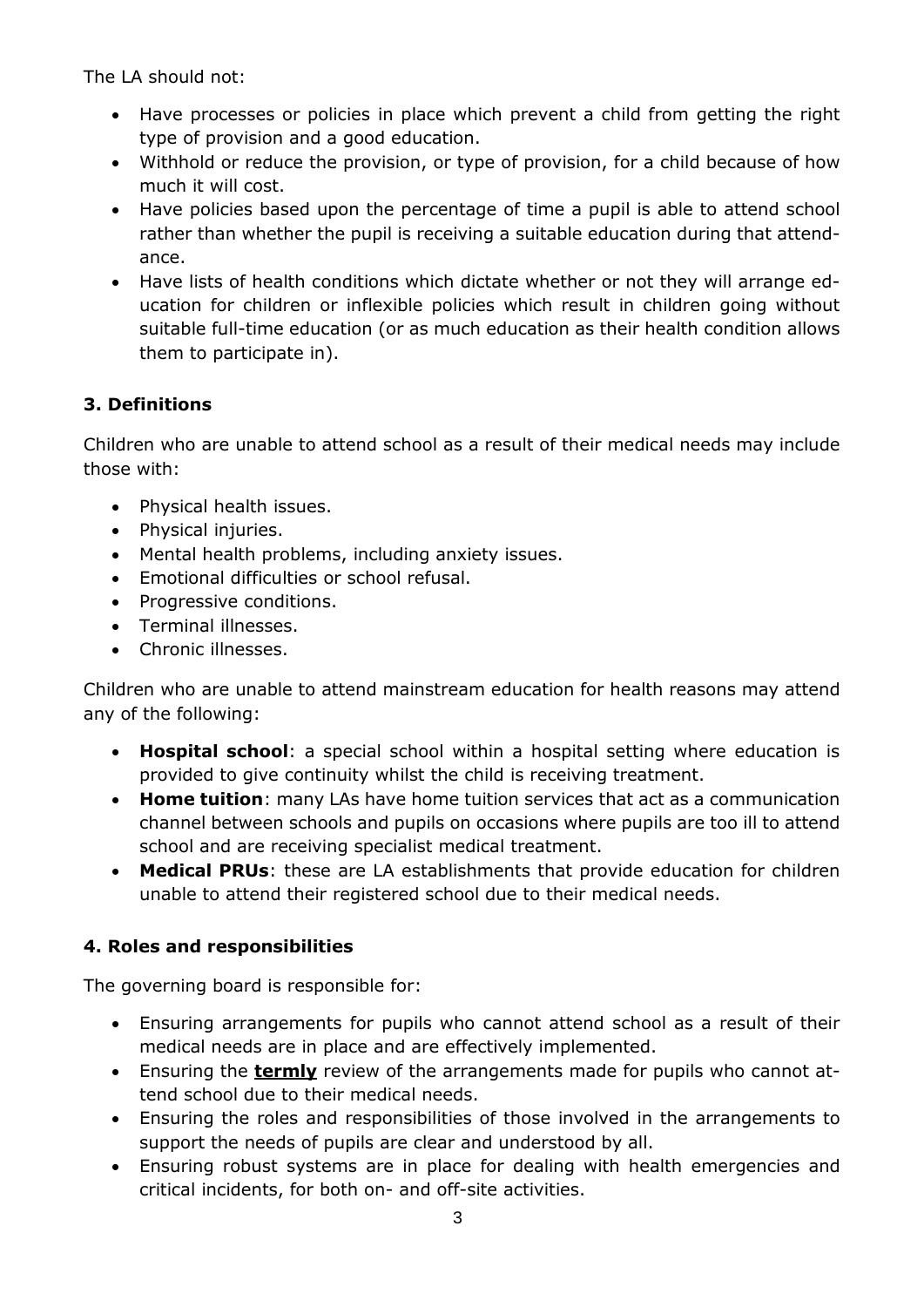- Ensuring staff with responsibility for supporting pupils with additional health needs are appropriately trained.
- Approving and reviewing this policy on an **annual** basis.

The headteacher is responsible for:

- Working with the governing body to ensure compliance with the relevant statutory duties when supporting pupils with additional health needs.
- Working collaboratively with parents and other professionals to develop arrangements to meet the best interests of pupils.
- Ensuring the arrangements put in place to meet pupils' health needs are fully understood by all those involved and acted upon.
- Appointing a named member of staff who is responsible for pupils with additional health needs and liaises with parents, pupils, the LA, key workers and others involved in the pupil's care.
- Ensuring the support put in place focusses on and meets the needs of individual pupils.
- Arranging appropriate training for staff with responsibility for supporting pupils with additional health needs.
- Providing teachers who support pupils with additional health needs with suitable information relating to a pupil's health condition and the possible effect the condition and/or medication taken has on the pupil.
- Providing **annual** reports to the governing board on the effectiveness of the arrangements in place to meet the health needs of pupils.
- Notifying the LA when a pupil is likely to be away from the school for a significant period of time due to their health needs.

The named member of staff is responsible for:

- Dealing with pupils who are unable to attend school because of their health needs.
- Actively monitoring pupil progress and reintegration into school.
- Supplying pupils' education providers with information about pupils' capabilities, progress and outcomes.
- Liaising with the headteacher, education providers and parents to determine pupils' programmes of study whilst they are absent from school.
- Keeping pupils informed about school events and encouraging communication with their peers.
- Providing a link between pupils and their parents, and the LA.

Teachers and support staff are responsible for:

- Understanding confidentiality in respect of pupils' health needs.
- Designing lessons and activities in a way that allows those with additional health needs to participate fully and ensuring pupils are not excluded from activities that they wish to take part in without a clear evidence-based reason.
- Understanding their role in supporting pupils with additional health needs and ensuring they attend any required training.
- Ensuring they are aware of the needs of their pupils through the appropriate and lawful sharing of individual pupils' health needs.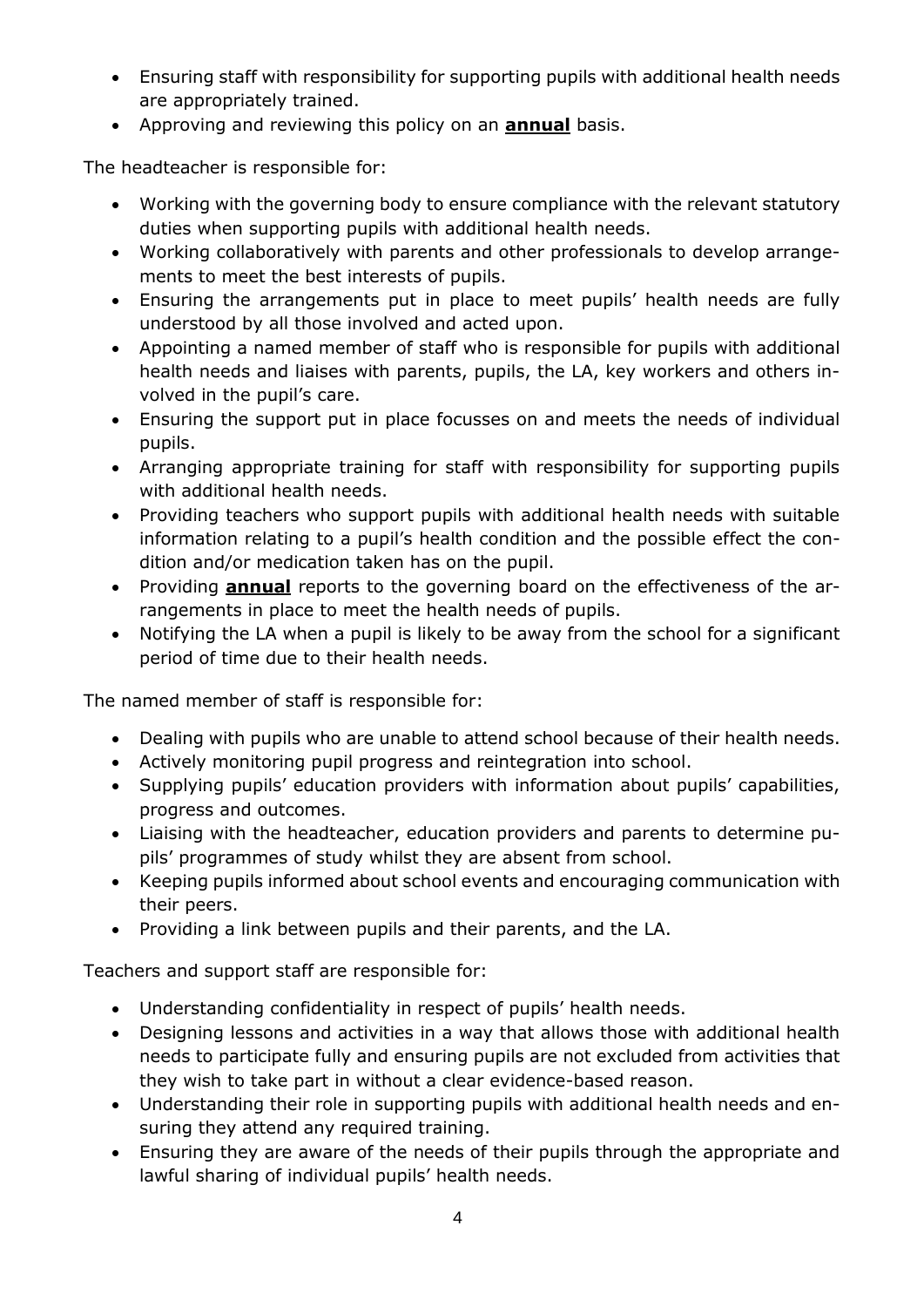- Ensuring they are aware of the signs, symptoms and triggers of common lifethreatening medical conditions and know what to do in an emergency.
- Keeping parents informed of how their child's health needs are affecting them whilst in school.

Parents are expected to:

- Ensure the regular and punctual attendance of their child at the school where possible.
- Work in partnership with the school to ensure the best possible outcomes for their child.
- Notify the school of the reason for any of their child's absences without delay.
- Provide the school with sufficient and up-to-date information about their child's medical needs.
- Attend meetings to discuss how support for their child should be planned.

#### **5. Managing absence**

Parents are advised to contact the school on the first day their child is unable to attend due to illness.

Absences due to illness will be authorised unless the school has genuine cause for concern about the authenticity of the illness.

The school will provide support to pupils who are absent from school because of illness for a period of less than 15 school days by liaising with the pupil's parents to arrange schoolwork, as soon as the pupil is able to cope with it, or part-time education at school. The school will give due consideration to which aspects of the curriculum are prioritised in consultation with the pupil, their parents and relevant members of staff.

For periods of absence that are expected to last for 15 or more school days, either in one absence or over the course of a school year, the named member of staff with responsibility for pupils with additional health needs will notify the LA.

Where absences are anticipated or known in advance, the school will liaise with the LA to enable education provision to be provided from the start of the pupil's absence.

For hospital admissions, the appointed named member of staff will liaise with the LA regarding the programme that should be followed while the pupil is in hospital.

The LA may set up a personal education plan (PEP) for the pupil which will allow the school, the LA and the provider of the pupil's education to work together.

The school will monitor pupil attendance and mark registers to ensure it is clear whether a pupil is, or should be, receiving education other than at school.

The school will only remove a pupil who is unable to attend school because of additional health needs from the school roll where: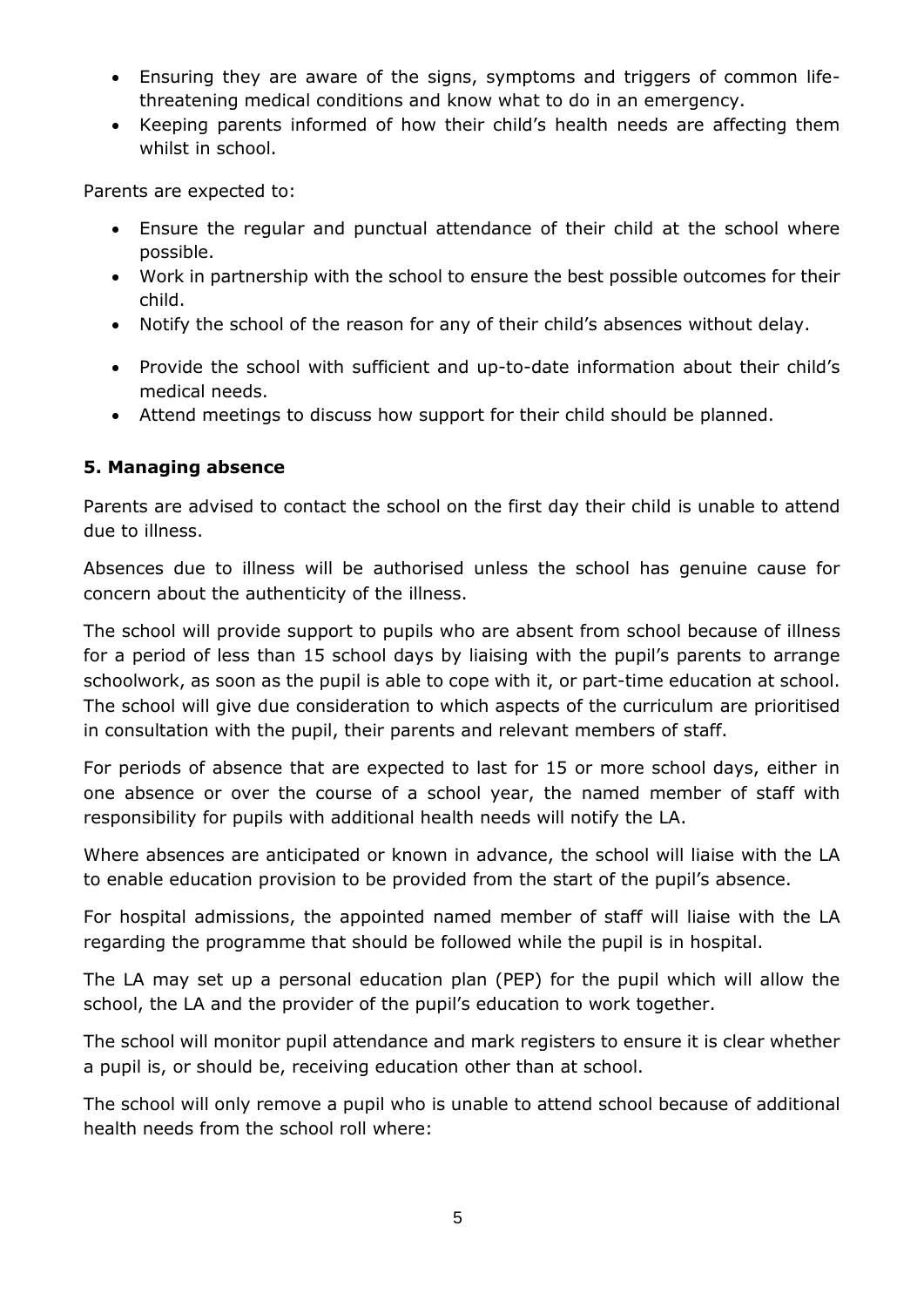- The pupil has been certified by the school's medical officer as unlikely to be in a fit state of health to attend school, before ceasing to be of compulsory school age; and
- Neither the pupil nor their parent has indicated to the school the intention to continue to attend the school, after ceasing to be of compulsory school age.

A pupil unable to attend school because of their health needs will not be removed from the school register without parental consent and certification from the approriate medical officer, even if the LA has become responsible for the pupil's education.

## **6. Support for pupils**

Where a pupil has a complex or long-term health issue, the school will discuss the pupil's needs and how these may be best met with the LA, relevant medical professionals, parents and, where appropriate, the pupil.

The LA expects the school to support pupils with additional health needs to attend fulltime education wherever possible, or for the school to make reasonable adjustments to pupils' programmes of study where medical evidence supports the need for those adjustments.

The school will make reasonable adjustments under pupils' IHPs, in accordance with the Supporting Pupils with Medical Conditions Policy.

Pupils admitted to hospital will receive education as determined appropriate by the medical professionals and hospital tuition team at the hospital concerned.

During a period of absence, the school will work with the provider of the pupil's education to establish and maintain regular communication and effective outcomes.

Whilst a pupil is away from school, the school will work with the LA to ensure the pupil can successfully remain in touch with their school using various methods including:

- **School newsletters**
- **Emails**
- **Invitations to school events**
- **Cards or letters from peers and staff**

Where appropriate, the school will provide the pupil's education provider with relevant information, curriculum materials and resources.

To help ensure a pupil with additional health needs is able to attend school following an extended period of absence, various adaptations will be considered. Examples of adaptations include:

- **A personalised or part-time timetable, drafted in consultation with the named staff member**
- **Access to additional support in school**
- **Online access to the curriculum from home**
- **Movement of lessons to more accessible rooms**
- **Places to rest at school**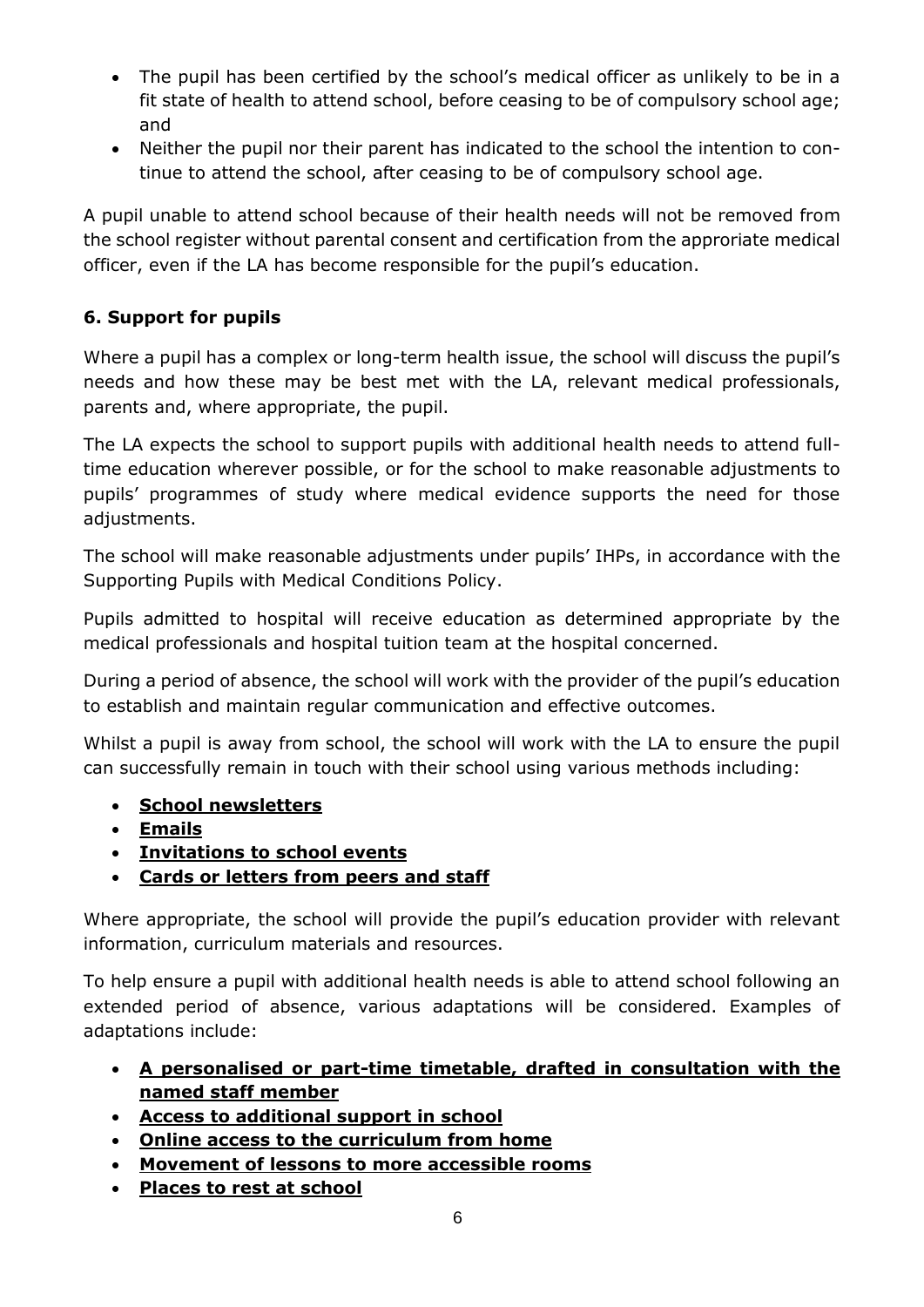## • **Special exam arrangements to manage anxiety or fatigue**

### **7. Reintegration**

When a pupil is considered well enough to return to school, the school will develop a tailored reintegration plan in collaboration with the LA and parent/s.

The school will work with the LA and parents when reintegration into school is anticipated to plan for consistent provision during and after the period of education outside school.

If appropriate, the school nurse will be involved in the development of the pupil's reintegration plan and informed of the timeline of the plan by the appointed named member of staff, to ensure they can prepare to offer any appropriate support to the pupil.

The school will consider whether any reasonable adjustments need to be made to provide suitable access to the school and the curriculum for the pupil.

For longer absences, the reintegration plan will be developed near to the pupil's likely date of return, to avoid putting unnecessary pressure on an ill pupil or their parents in the early stages of their absence.

The school is aware that some pupils will need gradual reintegration over a long period of time and will always consult with the pupil, their parents and key staff about concerns, medical issues, timing and the preferred pace of return.

The reintegration plan will include:

- The date for planned reintegration, once known.
- Details of regular meetings to discuss reintegration.
- Details of the named member of staff who has responsibility for the pupil.
- Clearly stated responsibilities and the rights of all those involved.
- Details of social contacts, including the involvement of peers and mentors during the transition period.
- A programme of small goals leading up to reintegration.
- Follow-up procedures.

The school will ensure a welcoming environment is developed and encourage pupils and staff to be positive and proactive during the reintegration period.

Following reintegration, the school will support the LA in seeking feedback from the pupil regarding the effectiveness of the process.

### **8. Information sharing**

It is essential that all information about pupils with additional health needs is kept upto-date.

To protect confidentiality, all information-sharing techniques, will be agreed with the pupil and their parent in advance of being used.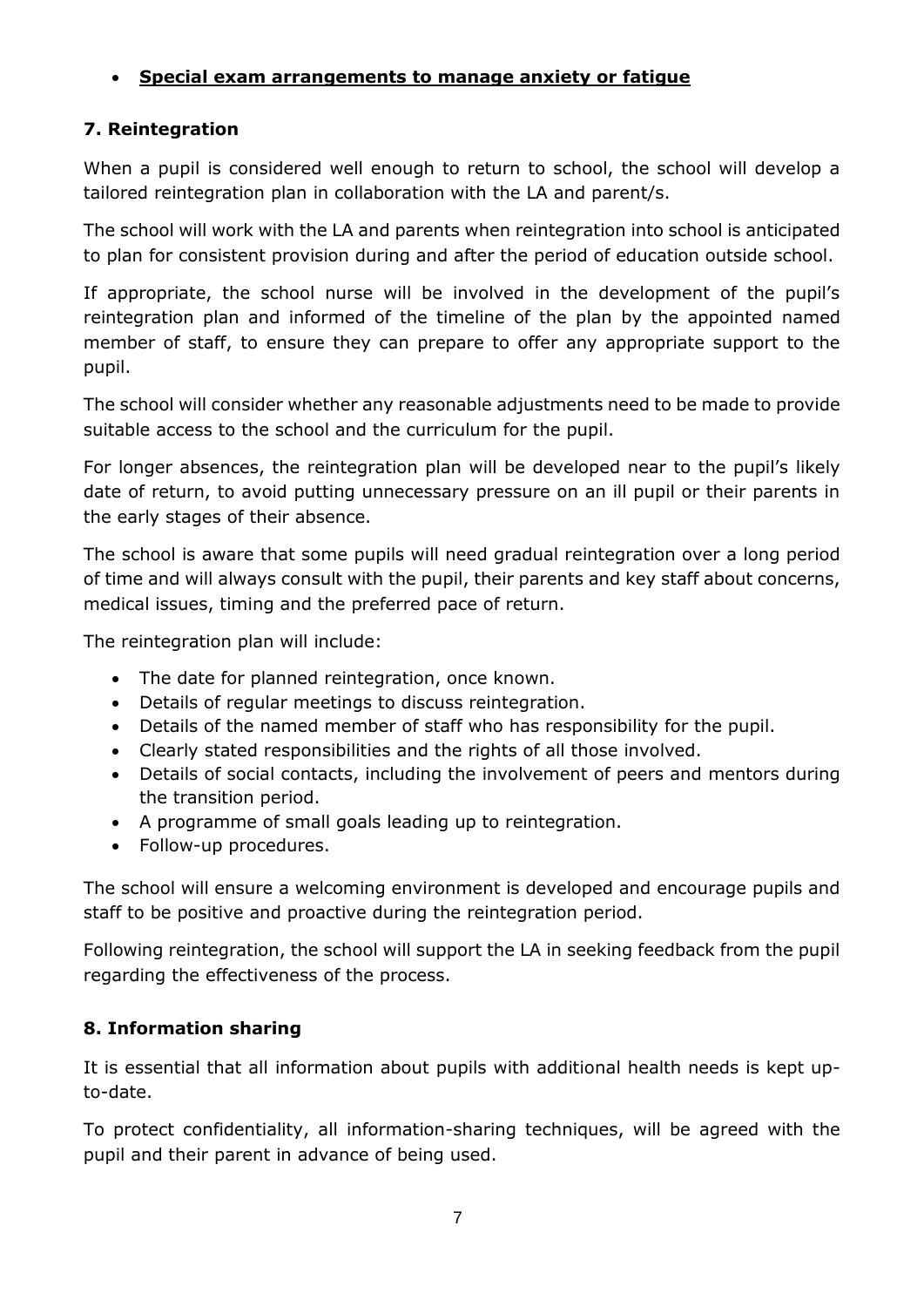All teachers, TAs, supply and support staff will be provided with access to relevant information, including high-risk health needs, first aiders and emergency procedures, via **school communication systems**.

Parents will be made aware of their own rights and responsibilities regarding confidentiality and information sharing. To help achieve this, the school will:

- Ensure this policy and other relevant policies are easily available and accessible.
- Provide the pupil and their parents with a copy of the policy on information sharing.
- Ask parents to sign a consent form which clearly details the organisations and individuals that their child's health information will be shared with and which methods of sharing will be used.
- Consider how friendship groups and peers may be able to assist pupils with additional health needs.

When a pupil is discharged from hospital or is returning from other education provision, the school will ensure the appropriate information is received to allow for a smooth return to the school. The named member of staff will liaise with the hospital or other tuition service as appropriate.

## **9. Record keeping**

In accordance with the Supporting Pupils with Medical Conditions Policy, written records will be kept of all medicines administered to pupils.

Proper record keeping will protect both staff and pupils and provide evidence that agreed procedures have been followed.

### **10. Training**

Healthcare professionals should be involved in identifying and agreeing with the school the type and level of training required. Training will be sufficient to ensure staff are confident in their ability to support pupils with additional health needs.

Staff will be trained in a timely manner to assist with a pupil's return to school.

Once a pupil's return date has been confirmed, staff will be provided with relevant training **as soon as possible** before the pupil's anticipated return.

Parents of pupils with additional health needs may provide specific advice but will not be the sole trainer of staff.

### **11. Examinations and assessments**

The named member of staff will liaise with the alternative provision provider over planning and examination requirements where appropriate.

Relevant assessment information will be provided to the alternative provision provider if required.